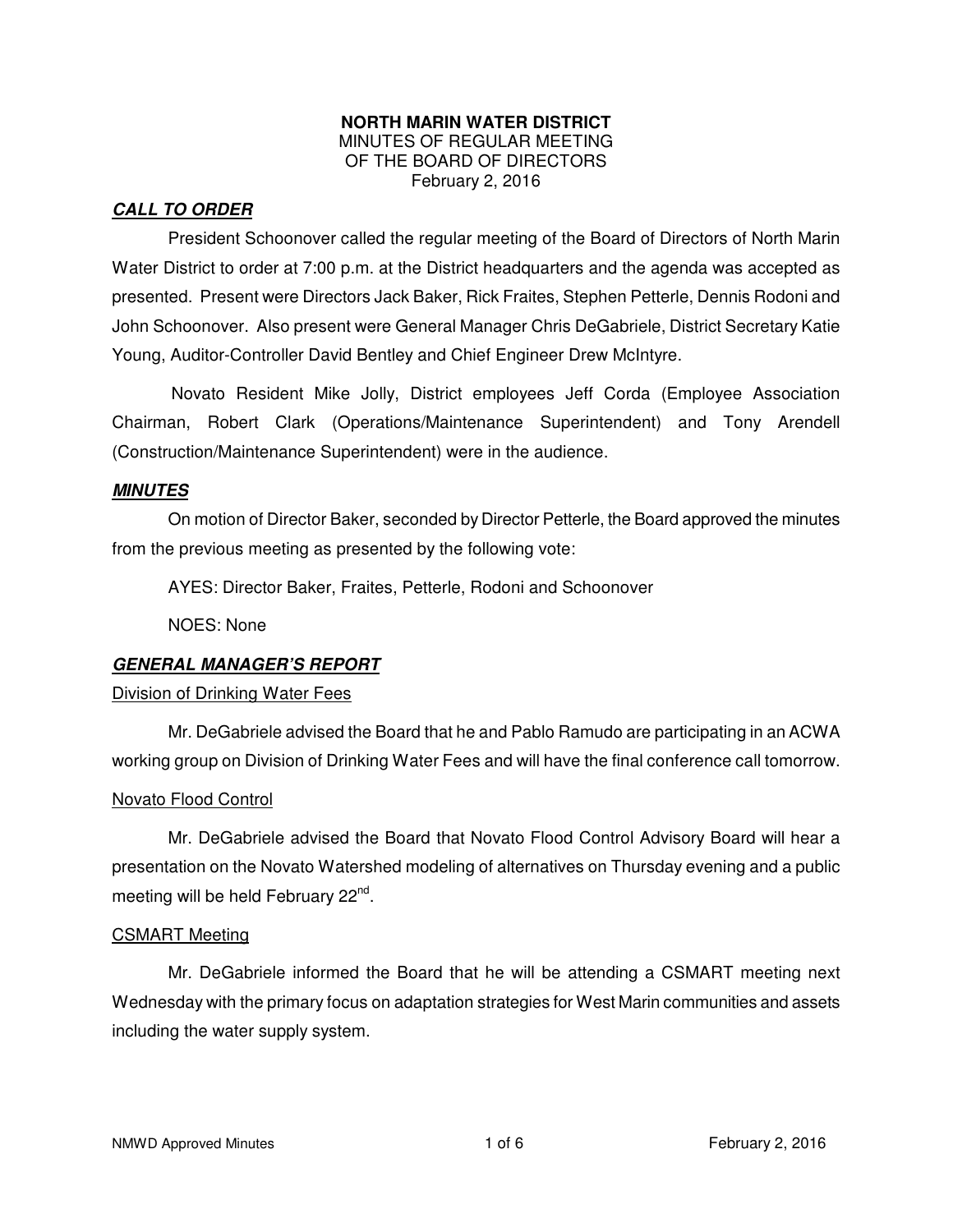#### Marin LAFCO Meeting

 Mr. DeGabriele advised the Board that he will attend the Marin LAFCo meeting on February 11<sup>th</sup> regarding the comprehensive water study and his understanding is that the recommendation to study community sewer systems in West Marin has been dropped.

#### **OPEN TIME**

President Schoonover asked if anyone in the audience wished to bring up an item not on the agenda and there was no response.

#### **STAFF / DIRECTORS' REPORTS**

President Schoonover asked if staff or Directors wished to bring up an item not on the agenda and the following items were discussed:

Robert Clark advised the Board that he had been invited by Dominic & George Grossi Dairy to meet with them and the San Francisco Bay Regional Water Quality Control Board staff after a citizen complaint about ranch operations. He informed the Board that Mr. Grossi advised the Regional Water Quality Board that the ranch is discussing a move to organic dairy, which would result in a reduction of herd by 50%. Mr. Clark has told Mr. Grossi that their practices must change because too much nutrient is applied to the watershed land and ends up in Stafford Lake, which is out of compliance with their self-monitored ranch management plan and that next year, when water quality testing data must be submitted with their self-monitoring reports, it won't pass muster.

Director Rodoni advised the Board that he saw with his own eyes manure spreading in late November 2015, two days in advance of a rainfall event, and opined that he would not support any more funds to support Grossi operations without the manure moving off the Stafford Lake watershed.

Tony Arendell reported that there was a main line leak in front of San Marin High school on January  $28<sup>th</sup>$ . He stated that crews were working on another leak at that timeand were able to respond immediately at 5am, working throughout the day to access the 8-ft main service. Mr. Arendell applauded his crews work.

Drew McIntyre advised that the remaining Aqueduct Energy Efficiency Project pipeline segment, approximately 500 lineal feet of 8 inch distribution main south of the Kastania gas station, has been installed by Ghilotti Construction, the AEEP contractor. He stated that the District's construction manager will provide a final report to the Board at a March meeting.

Mr. McIntyre informed the Board that he will be absent from the February  $16<sup>th</sup>$  Board meeting.

```
NMWD Approved Minutes 2 of 6 February 2, 2016
```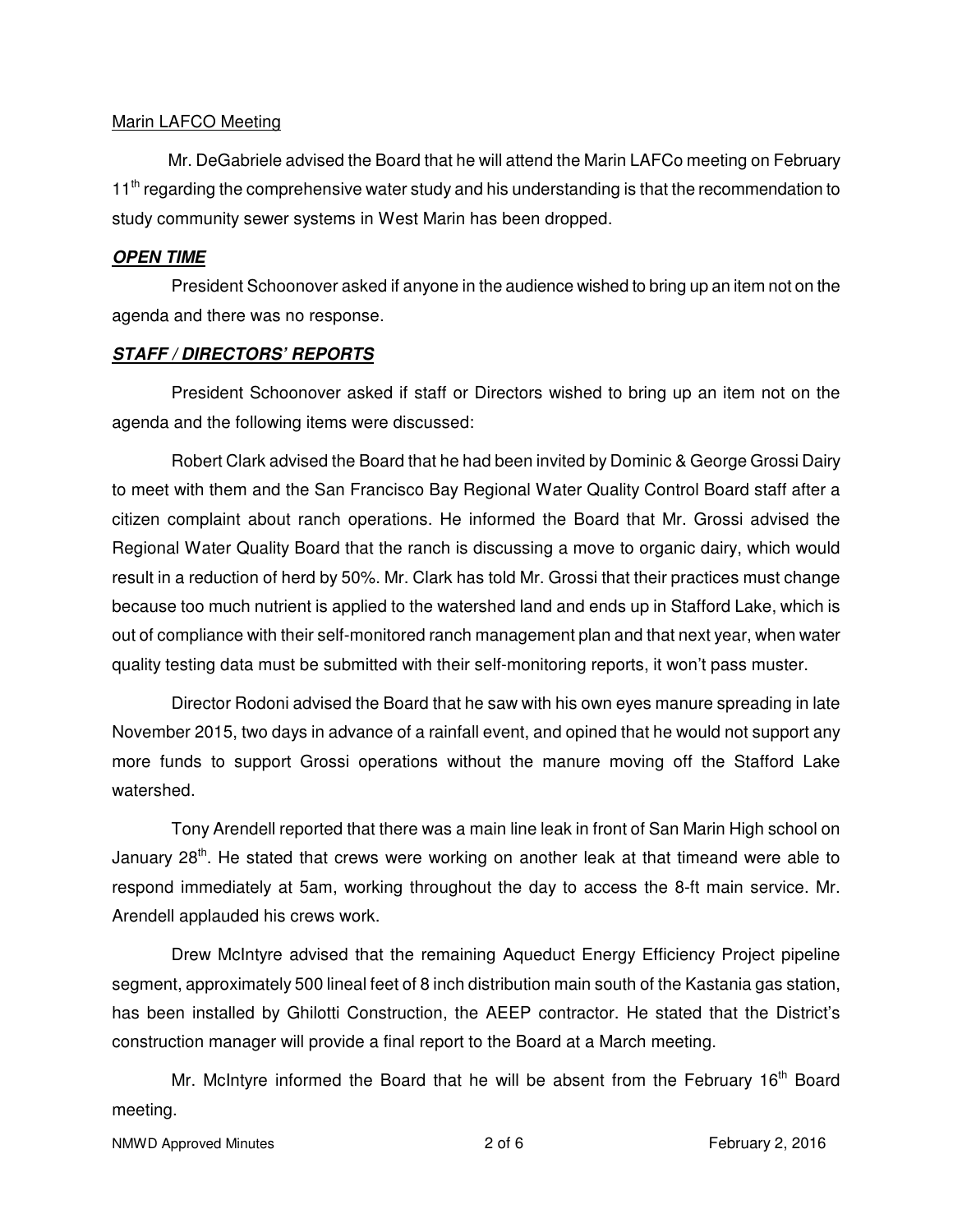David Bentley advised that legislation to transfer the U.S. Coast Guard Pt. Reyes Station Housing Facility to the County of Marin has been passed in Congress and a celebration will be held on-site on Friday, February 5th. Director Rodoni will attend and represent the District.

Mrs. Young reminded the Board and elected officials about the special meeting on February 9<sup>th</sup>. She stated that Ethics Training would be from 3pm to 5pm from District legal counsel Doug Coty and Mike Nelson and at 6pm the Board Planning Workshop would commence. She also advised the Board that she will be distributing the Fair Political Practice Commission Form 700 at the next meeting for each Board member and elected official to complete.

Director Baker informed the Board that he will be absent at the next regularly scheduled Board meeting on February 16<sup>th</sup>.

# **CONSENT CALENDAR**

On the motion of Director Petterle, seconded by Director Baker, the Board approved the following items on the consent calendar by the following vote:

AYES: Director Baker, Fraites, Petterle, Rodoni and Schoonover

NOES: None

# **PROPOSED FY16/17 BUDGET REVIEW SCHEDULE**

The Board approved the FY16/17 Budget Review Schedule.

# **PROPOSED FY16/17 RATE HEARING SCHEDULE**

The Board approved the FY16/17 Rate Hearing Schedule.

# **ACTION CALENDAR**

# **AWARD CONTRACTS FOR ON-CALL CONSTRUCTION AND REPAIR SERVICES – TEAM GHILOTTI AND GHILOTTI CONSTRUCTION**

 Mr. McIntyre reminded the Board that staff was authorized to proceed with solicitation of proposals for on-call construction services in April 2015. He stated that the services are to provide District staff with flexibility to hire private contractors in the event of an emergency and to accommodate more efficient completion of small District projects. He noted that the District's traditional advertise-bid-award procedure for hiring contractors will continue to be utilized for most projects. Mr. McIntyre stated that staff recommends entering into contracts with the two highest ranked contractors for individual contracts not to exceed \$150,000. He noted that proposals from Team Ghilotti and Ghilotti Construction were ranked the highest.

 Jeff Corda, Chairman of the NMWD's Employee Association, read a prepared statement on Employee Association concerns about privatization, regarding Board consideration of the contracts.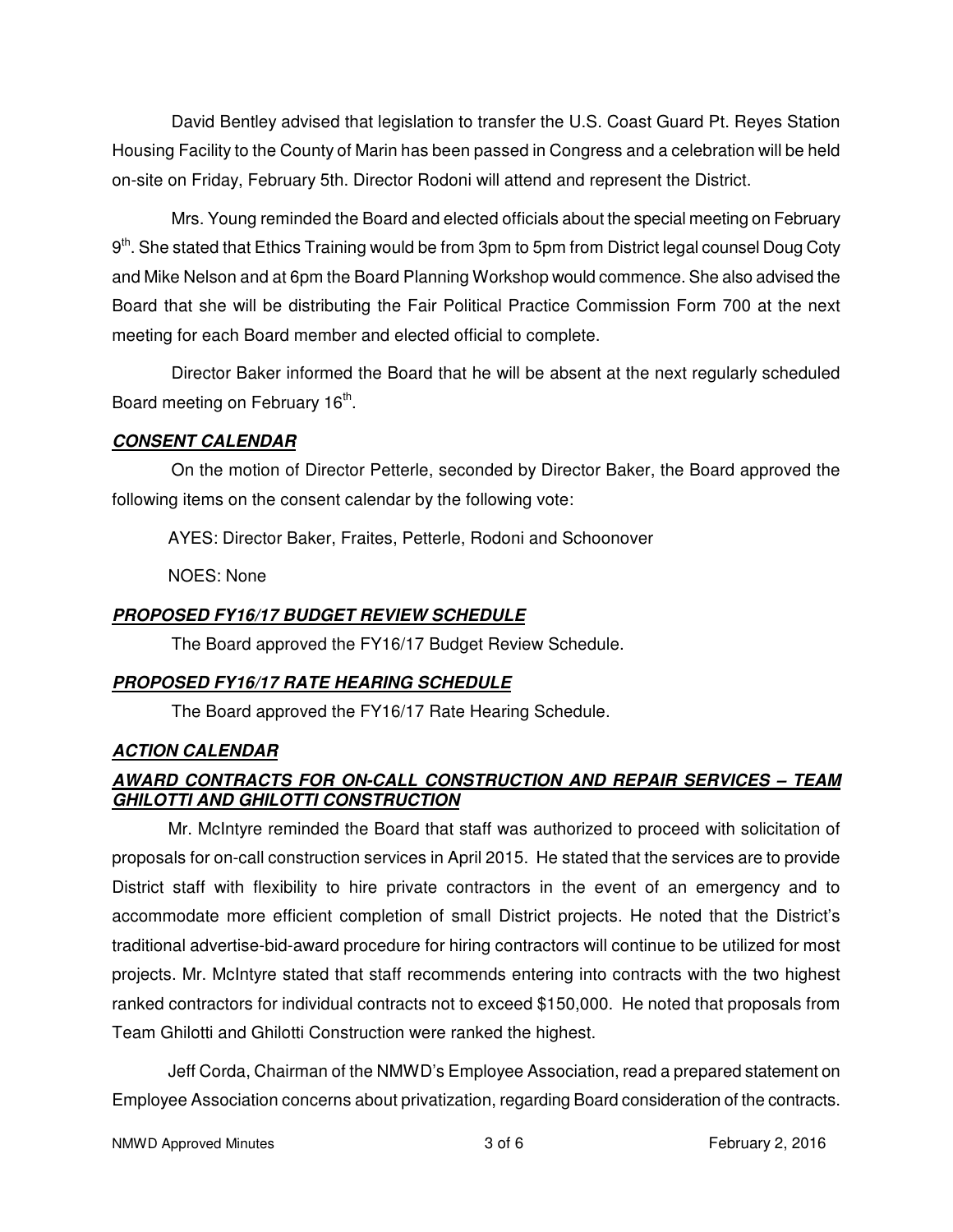Director Baker replied that he was sympathetic to the arguments made by the Employee Association and that the intent is not to by-pass District employee staff or take work away, but to respond with supplementary man-power and equipment when an emergency or project workload requires such assistance. Director Rodoni requested that staff come back with status report at mid-point of the contract term.

 Director Fraites and Schoonover stated that the contracts were not for primary source but for emergency purposes and for when District crews are unable to perform the work.

On motion of Director Rodoni, seconded by Director Baker, the Board authorized the General Manager to execute agreements with Team Ghilotti and Ghilotti Construction for on-call construction and repair services with a not to exceed limit of \$150,000 each by the following vote:

AYES: Director Baker, Fraites, Petterle, Rodoni and Schoonover

NOES: None

### **INFORMATION ITEMS**

# **URBAN WATER MANAGEMENT PLAN UPDATE**

Mr. McIntyre provided the Board with an update on the 2015 Urban Water Management Plan demand projections. He stated that in summary, the overall net demand is about 2,500AF less than that projected 5 years ago, principally due to reduced population and jobs forecast in current ABAG planning documents. He advised the Board that the District's required Russian River deliveries are expected to be in the range of 9,200 to 8,600AF in the year 2040, much less than the current contractual entitlement of 14,100AF. He noted that now that the demand and supply projections are completed, work on the remainder on the Urban Water Management Plan will continue. Mr. McIntyre informed the Board that the plan must be submitted to the Department of Water Resources by July 1<sup>st</sup> of this year, with a public hearing held prior to its adoption. He advised that District staff is currently noticing other water suppliers, waste water agencies and planning agencies in the District's service area to provide the 60-day notification prior to hearing. He informed the Board that the public hearing is currently scheduled to be held at the June 21<sup>st</sup> meeting, coincident with Board meeting on that date.

# **MID-YEAR PROGRESS REPORT – ENGINEERING DEPARTMENT**

 Mr. McIntyre provided the Board with mid-year progress report for the Engineering Department. He stated that actual performance through 50% of the year is about 35% on a cost basis. He informed the Board that the Engineering Capital Improvement Project hours are tracking right on budget, but developer hours lag behind the forecast, notwithstanding that development work has picked up this year compared to prior years.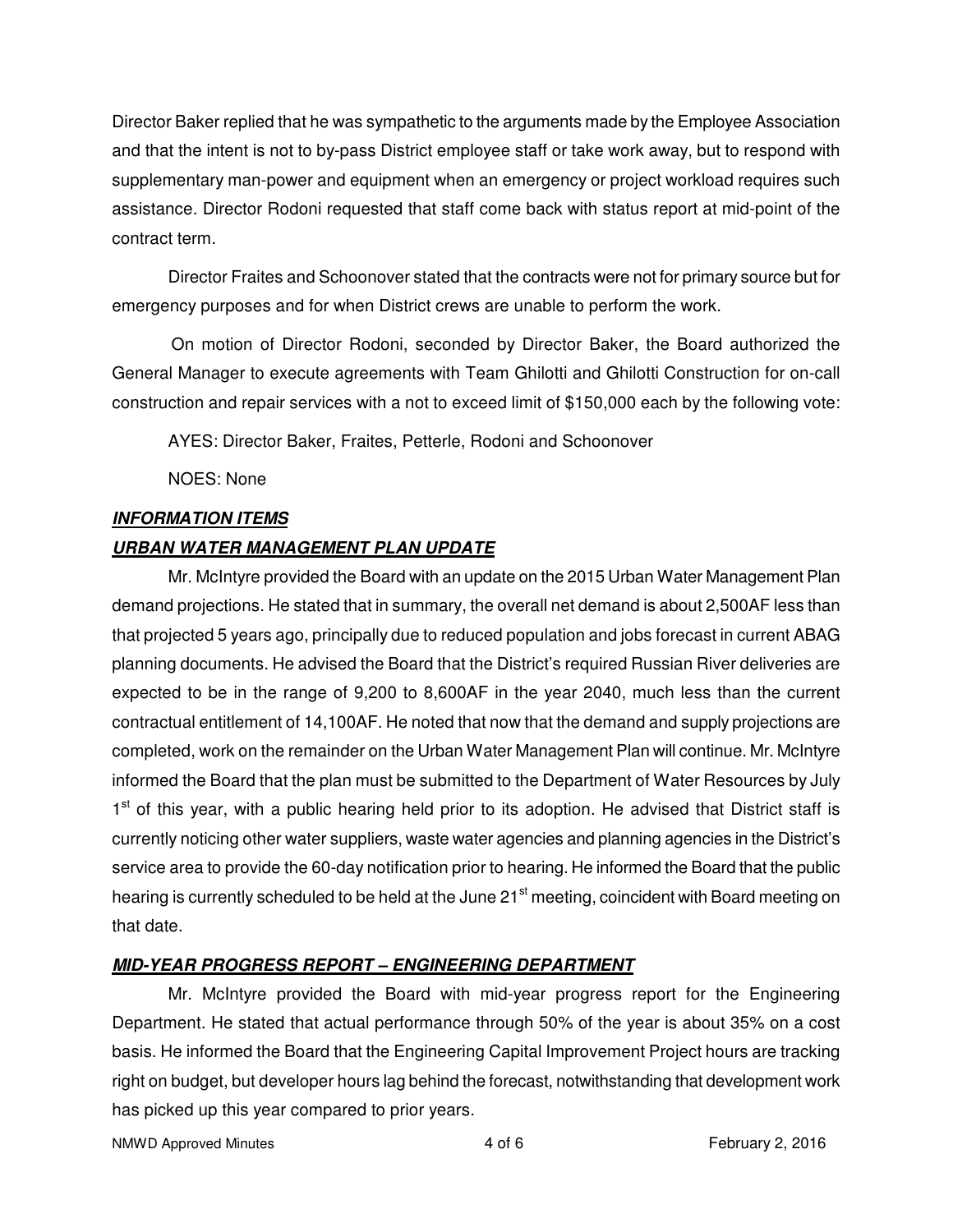# **SWRCB EXTENDED EMERGENCY URBAN WATER CONSERVATION REGULATIONS**

 Mr. DeGabriele provided the Board with a report on the State Water Resources Control Board Extended Emergency Urban Water Conservation Regulations. He informed the Board that he testified before the State Board on the afternoon of February 2nd, advocating again for a regional compliance option and requesting that the State Board include a reduced conservation standard for regions with sufficient water storage and not in severe drought conditions that much of California currently endures. He noted that in the end, the State Board maintained their proposed Extended Emergency Urban Water Conservation Regulations. Mr. DeGabriele stated that the District can only hope that when the State Board again reviews the drought status in March and April of this year, that there may be some relief for the District and other agencies in the region.

### **WAC/TAC MEETING – FEBRUARY 1, 2016**

 Mr. DeGabriele provided a summary of the WAC/TAC meeting held Monday, February 1st. He stated that Sonoma County Water Agency reported that Lake Mendocino is now at 100% of the current water supply pool and actually encroaching into the flood control pool and Lake Sonoma is at 95% of the water supply pool. He advised the Board that Director Rodoni passed the baton as WAC Chair to Mike Healy from the City of Petaluma and that the new WAC Vice Chair is Lori Gallian from the City of Sonoma. Mr. DeGabriele informed the Board that Director Rodoni was thanked for his efforts as Chair and serving on the WAC and was heartily congratulated on leaving the contractors with full reservoirs. He noted that Director Rodoni introduced Director Rick Fraites as the new District WAC Representative.

# **NBWA MEETING – FEBRUARY 5, 2016**

Director Baker stated that he will be attending the North Bay Water Association Meeting on Friday, February 5, 2016.

#### **SERVICE CHARGE ANALYSIS**

 Mr. Bentley reviewed the Bi-Monthly Service Charge Analysis. He reminded the Board that the service charge covers fixed costs for debt service, billing and accounting, meter reading and a portion of the cost to maintain and replace the service line to the customer's water meter. He stated that this year's analysis shows that the bi-monthly charge for a 5/8" service is 8% below actual cost, but the bi-monthly service charge revenue generated on 1" and larger meters exceeds the calculated costs and therefore offsets any loss on the 5/8" meters. He informed the Board that no increase in the bi-monthly service charge is recommended at this time.